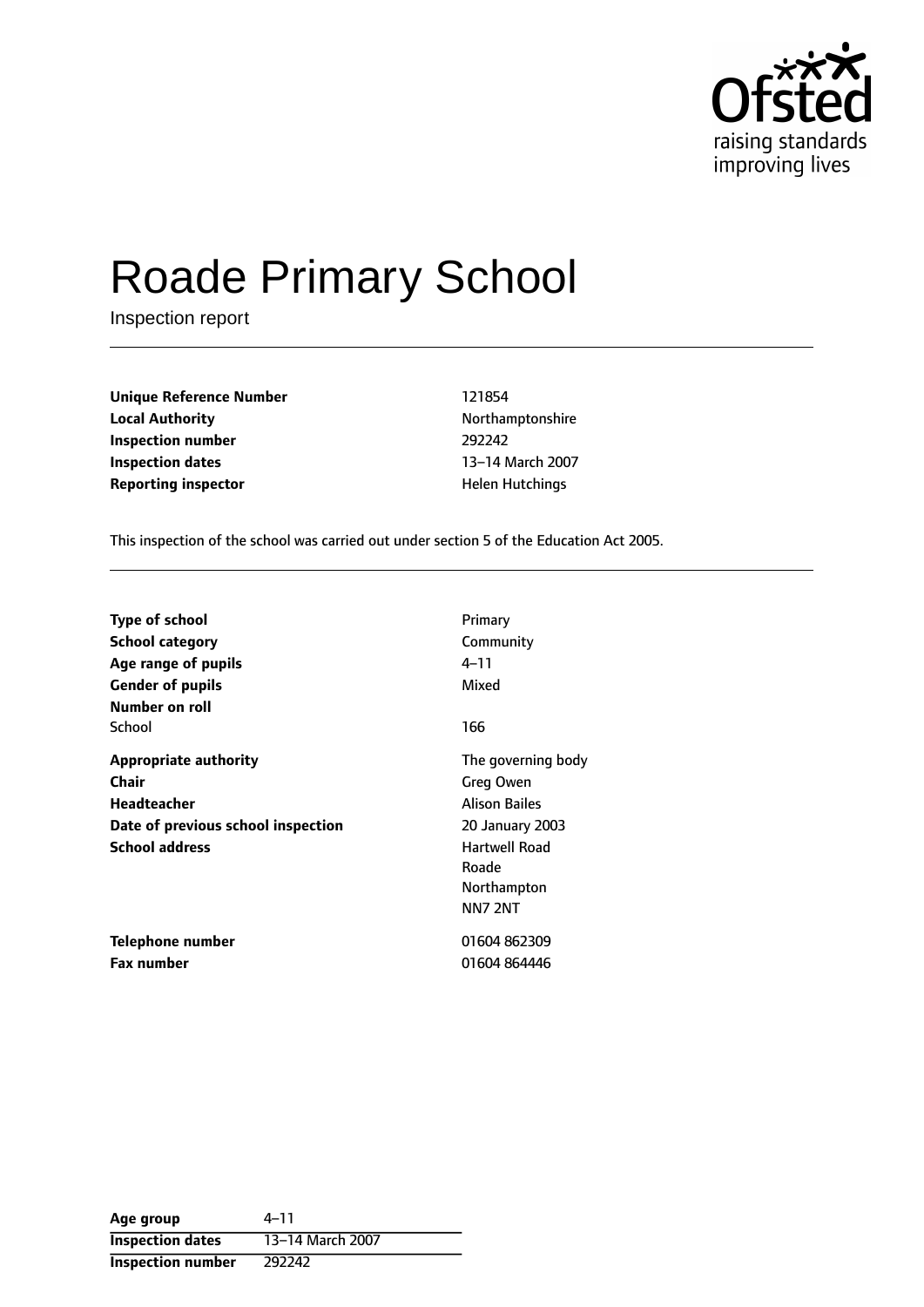.

© Crown copyright 2007

#### Website: www.ofsted.gov.uk

This document may be reproduced in whole or in part for non-commercial educational purposes, provided that the information quoted is reproduced without adaptation and the source and date of publication are stated.

Further copies of this report are obtainable from the school. Under the Education Act 2005, the school must provide a copy of this report free of charge to certain categories of people. A charge not exceeding the full cost of reproduction may be made for any other copies supplied.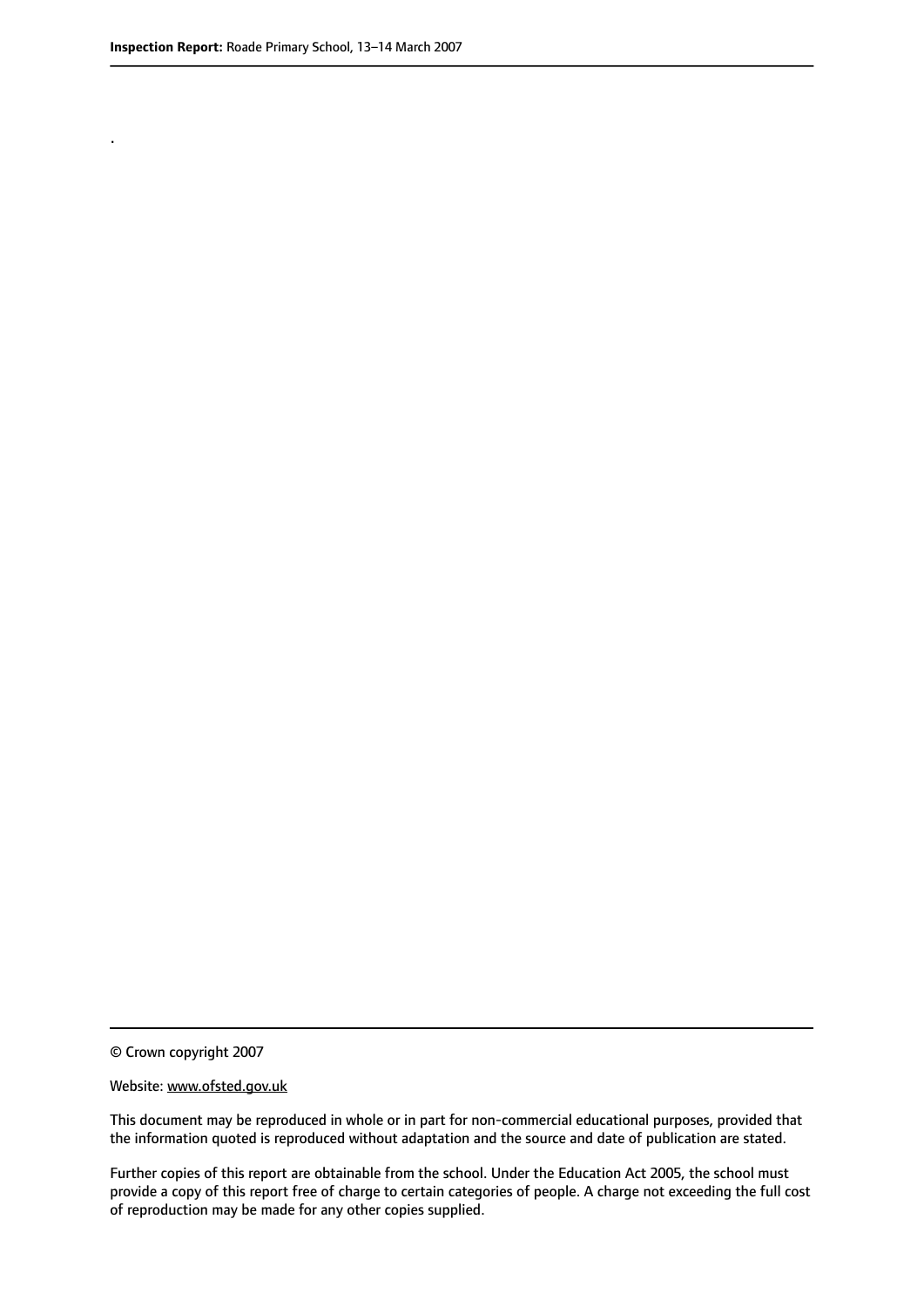# **Introduction**

The inspection was carried out by two Additional Inspectors.

## **Description of the school**

The school is smaller than most primary schools. The proportion of pupils with learning difficulties, including those with a statement of special educational need, is higher than in most schools. In some year groups, a higher than average proportion of pupils enters or leaves part-way through their primary education. The school provides out-of-school care after school. The headteacher joined the school in September 2006.

## **Key for inspection grades**

| Outstanding  |
|--------------|
| Good         |
| Satisfactory |
| Inadequate   |
|              |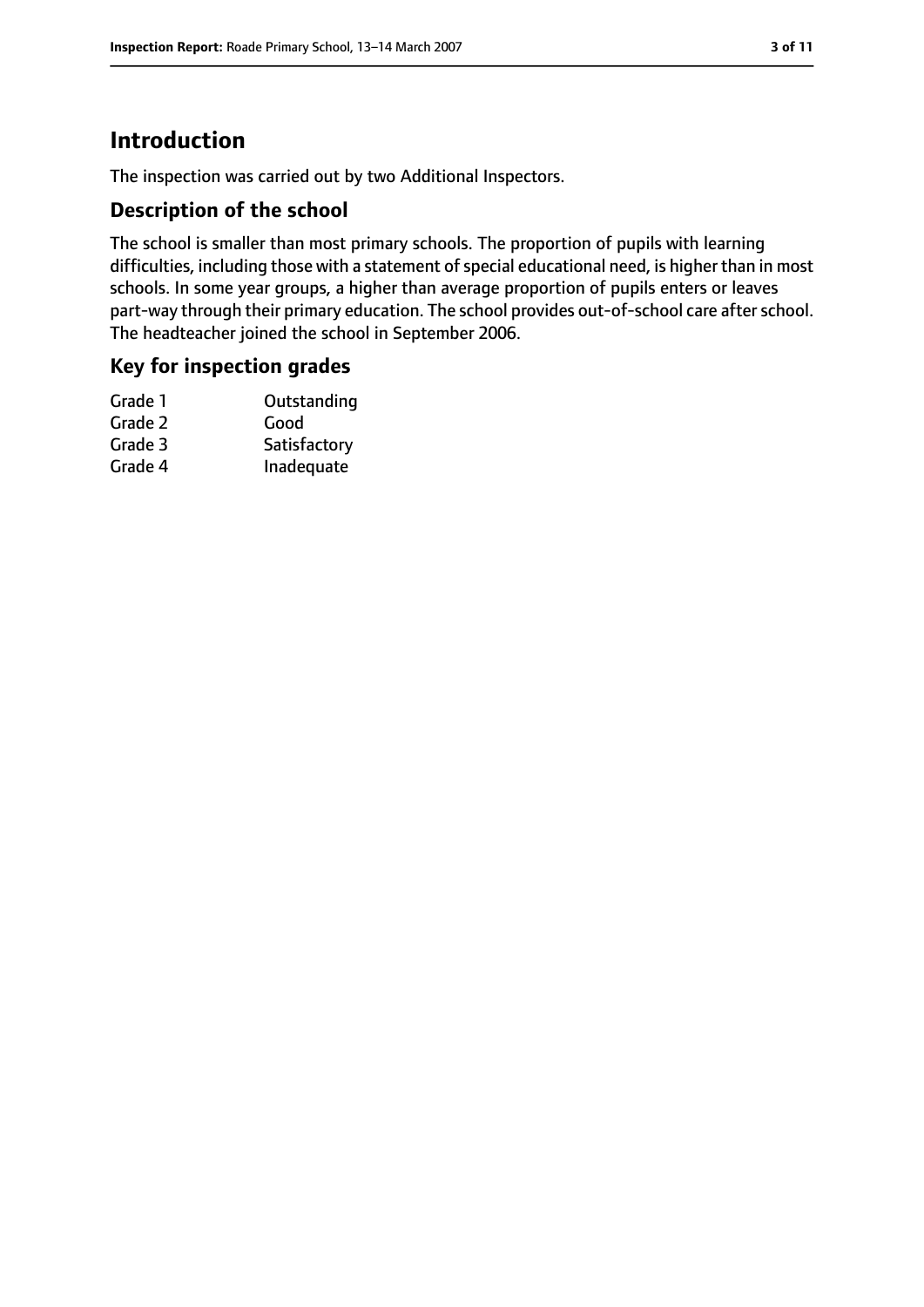# **Overall effectiveness of the school**

#### **Grade: 3**

Roade Primary School is a satisfactory school with some good features. The good care, support and guidance are reflected in pupils' good personal development and well-being. Pupils are safe and well cared for so that they develop confidence and a pride in their school. As one group said, 'It's just a nice place; teachers and children like being here.' Pupils believe in the school's motto, 'Aim high, reach for the sky', and because school interests them, display this in their enjoyment and good attitudes. Pupils and parents know their concerns will be listened to by all staff. Parents are rightly confident in the school's provision and appreciate the changes made to improve communication between home and school.

Stimulating activities enable children to make good progress in the Reception class so that the quality and standards are good. The standards through the rest of the school are mostly in line with national averages, representing satisfactory achievement for pupils, although performance in the Year 6 tests in 2006 was below average and some pupils did not make enough progress. Changes to the curriculum, including a greater focus on improving mathematics and linking subjects, mean that the curriculum is now good and leading to better rates of progress. Teaching is satisfactory, and consistent approaches help pupils to develop good routines for their learning. However, some lessons are insufficiently well paced and tasks not challenging enough for all pupils so that sometimes not enough is achieved in the time. Marking is regular and values pupils' efforts and achievements well but does not always show pupils exactly what they have to do to improve.

Leadership and management are satisfactory. The headteacher has made a very good start in setting the agenda for future improvement. Many other leaders are relatively inexperienced in their responsibilities and have not had a strong enough role in monitoring the effectiveness of their subjects. Staff and governors share a good understanding of the school's priorities indicating a sound capacity for ongoing improvement.

## **What the school should do to improve further**

- Raise teachers' expectations of what can be achieved and ensure that all lessons are well paced and work is challenging for all pupils.
- Improve marking so that it is always clear to pupils exactly what they have to do to improve their work.
- Develop subject leaders' role in monitoring the quality of provision in their subjects to focus on key priorities for development.

## **Achievement and standards**

#### **Grade: 3**

Children join the school with a wide range of abilities but they are below average overall. Provision in the Reception class is good and children make good progress. They learn to enjoy school and play together so that they join Year 1 with skills in line with those normally seen at this age. Pupils reach standards broadly in line with national averages in the tests in Years 2 and 6, although there are variations from year to year because of the differing abilities across cohorts. This represents satisfactory achievement for most pupils. However, in the last two years some pupils did not achieve as well as they should have done, particularly in mathematics and science, leading to declining standards in Year 6. In 2006, pupils' performance was significantly below national average, although learning was disrupted for a high proportion of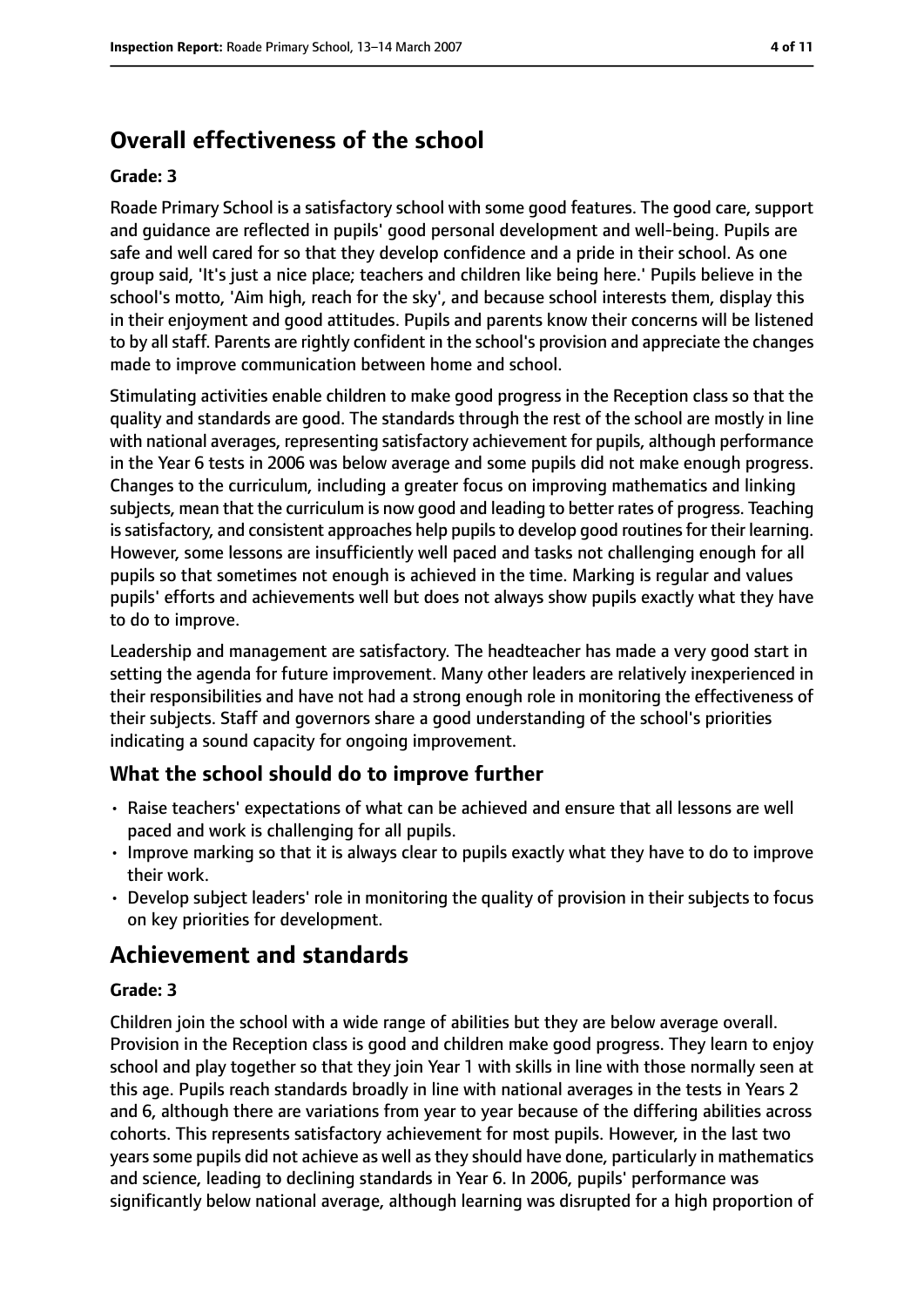pupils joining the school later than their peers. The school has taken prompt action to improve standards, and revised and consistent approaches to teaching and subject planning are already helping pupils to make better progress. Pupils with learning or emotional difficulties progress in line with the targets set for them. Some exceed these because they are included fully in all aspects of school life and planning effectively meets their individual needs. The school has set challenging targets for pupils' performance this year and is on course to achieve them.

# **Personal development and well-being**

#### **Grade: 2**

Pupils say they enjoy school and show this in their good behaviour. Attendance is broadly average. Very good relationships, based on politeness and mutual respect, are well established amongst the pupils themselves and with adults, contributing significantly to the friendly and purposeful atmosphere. Pupils have good attitudes and work eagerly together. Class work and homework do not always give pupils enough responsibility for planning, organising and presenting research to develop the range of independent learning skills necessary for their future education. The school council represents pupils' views well and its management of a budget for playground games helps raise their financial awareness. The playground is a pleasant environment and pupils play and relax without fear because intimidation is rare. Pupils say that there is no bullying and they know exactly what to do if they feel uncomfortable.

Pupils' spiritual, moral, social and cultural development is good. Pupils respect the views of others and enjoy the increasing opportunities to understand the values and beliefs of religions different from their own, for example, through a visit to a local synagogue when learning about Judaism. They also enjoy contributing to the wider community, such as helping with local fund raising events or Maypole dancing. Current initiatives are encouraging pupils to adopt healthy lifestyles and success is evident in the achievement of Healthy School status. Pupils try to influence others with the food they bring in their lunchboxes and many keep fit by participating in a range of sports.

# **Quality of provision**

## **Teaching and learning**

#### **Grade: 3**

Lessons begin by explaining the learning intentions and end with opportunities for pupils to reflect on what they have achieved. A recent development, where older pupils agree their own success criteria, is helping to make the intended learning clearer and is a good approach which the school intends to use more widely. Teachers manage pupils' behaviour very well so that there is a purposeful atmosphere in classrooms. Pupils appreciate the help and support of adults. They say that 'teachers explain things well' and feel able to ask if there is anything they do not understand. Careful planning for learning is helping pupils to make faster progress than in recent years but there are still times when learning is a bit slow. This is when teachers talk for too long, leaving insufficient time for pupils to test out their own understanding. Sometimes teachers do not make tasks challenging enough or expect enough work to be completed in the time available. The need for more challenge is an ongoing development priority in the new school improvement plan. Teachers mark work regularly and acknowledge what pupils have achieved but do not always identify clearly enough what has to be done to make work better. Marking is not always followed up to ensure that misconceptions have been addressed.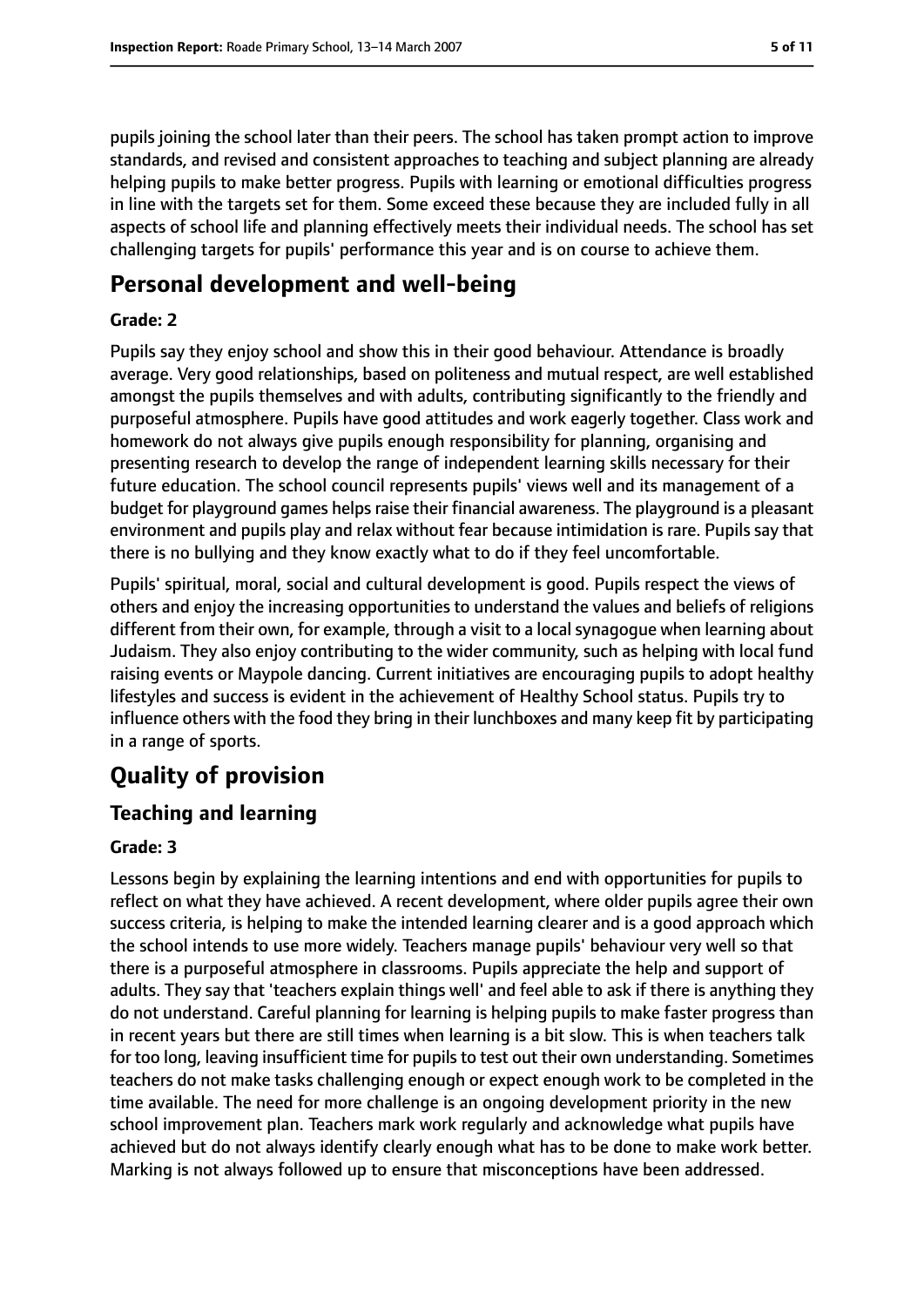## **Curriculum and other activities**

#### **Grade: 2**

The curriculum is broad and includes a number of activities beyond statutory requirements to make learning interesting for pupils. For example, learning is linked well across different subjects. Literacy and numeracy are reinforced well in other subjects, making a major contribution to pupils' improved achievement. As a result of recent developments ensuring that tasks are planned against a clear progression of skills, work is generally matched effectively to pupils' earlier achievements. Specialist teaching in science, music and sport gives pupils variety and an understanding of different ways of learning. Information and communication technology (ICT) is used well to enliven and enrich learning but is not yet used enough to help learning in other subjects or in all classes.

Pupils participate in additional opportunities to enrich learning. These include residential visits, themed activities such as book week, an artist in residence and ICT projects. Pupils attend a very wide range of extra-curricular activities, providing well for many interests and age groups.

## **Care, guidance and support**

#### **Grade: 2**

The school's supportive environment helps pupils to be happy and confident. Teachers know pupils well and the level of care is high and consistently applied by all staff. In the Reception class, children are carefully introduced to the routines of school life, and the welcoming and secure environment contributes significantly to the success of their early learning. Procedures for ensuring the safety and well-being of pupils are good. Incidents of bullying are rare and taken seriously when occasional incidents take place. The school works very well with a range of external agencies, such as the health authority or behaviour service, when additional expertise is needed to provide appropriate help for pupils with specific problems. The very good induction and transfer arrangements mean that the pupils feel valued as individuals and are confident about their ability to cope with new situations.

The school's procedures for monitoring the progress of pupils have been extended this year to include more regular assessments. This information is used effectively to provide additional support where this is seen to be necessary.

## **Leadership and management**

#### **Grade: 3**

The headteacher provides strong leadership and has used her first months in the school very effectively to establish a vision for the future which is understood and shared by others. This start has been recognised by parents. One parent wrote about the essential ingredient of 'joy' apparent in the school. The headteacher has worked closely with the local authority to evaluate current levels of effectiveness. She has drawn on this and involved others well in development planning so that priorities are appropriate. This is shown in the success of action already taken to bring about improvement. Subject leaders support colleagues in a variety of ways but their leadership skills and roles in monitoring the quality of provision in their subjects have not developed sufficiently since the last inspection. Their understanding of the impact of teaching of their subjects is limited because they do not have many opportunities to observe lessons. They are not yet making the most effective use of information about how well pupils are doing.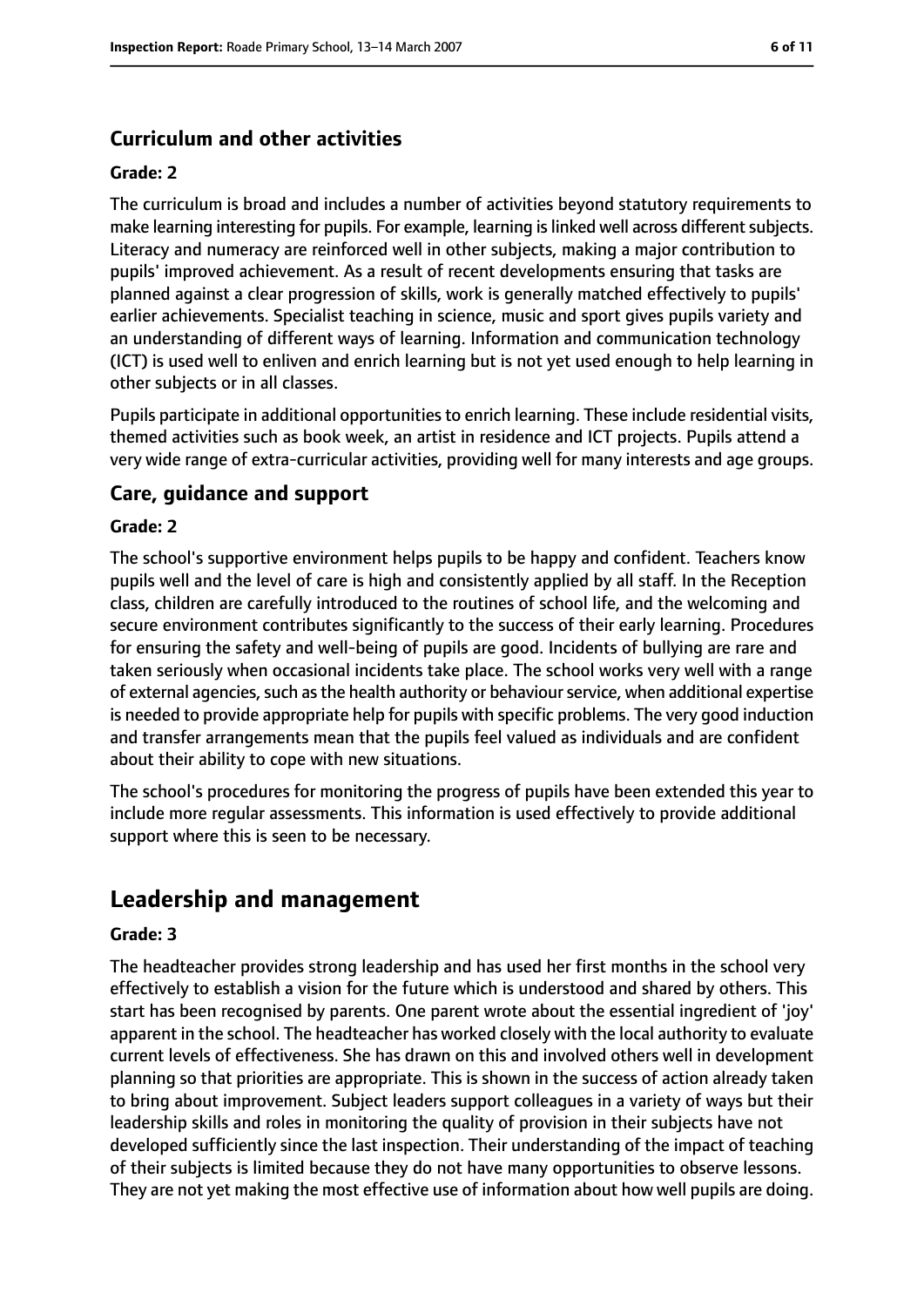The governing body works very effectively and is a source of good support and encouragement. Governors know the school'sstrengths and weaknesses and are making an important contribution to the school's accurate self-evaluation.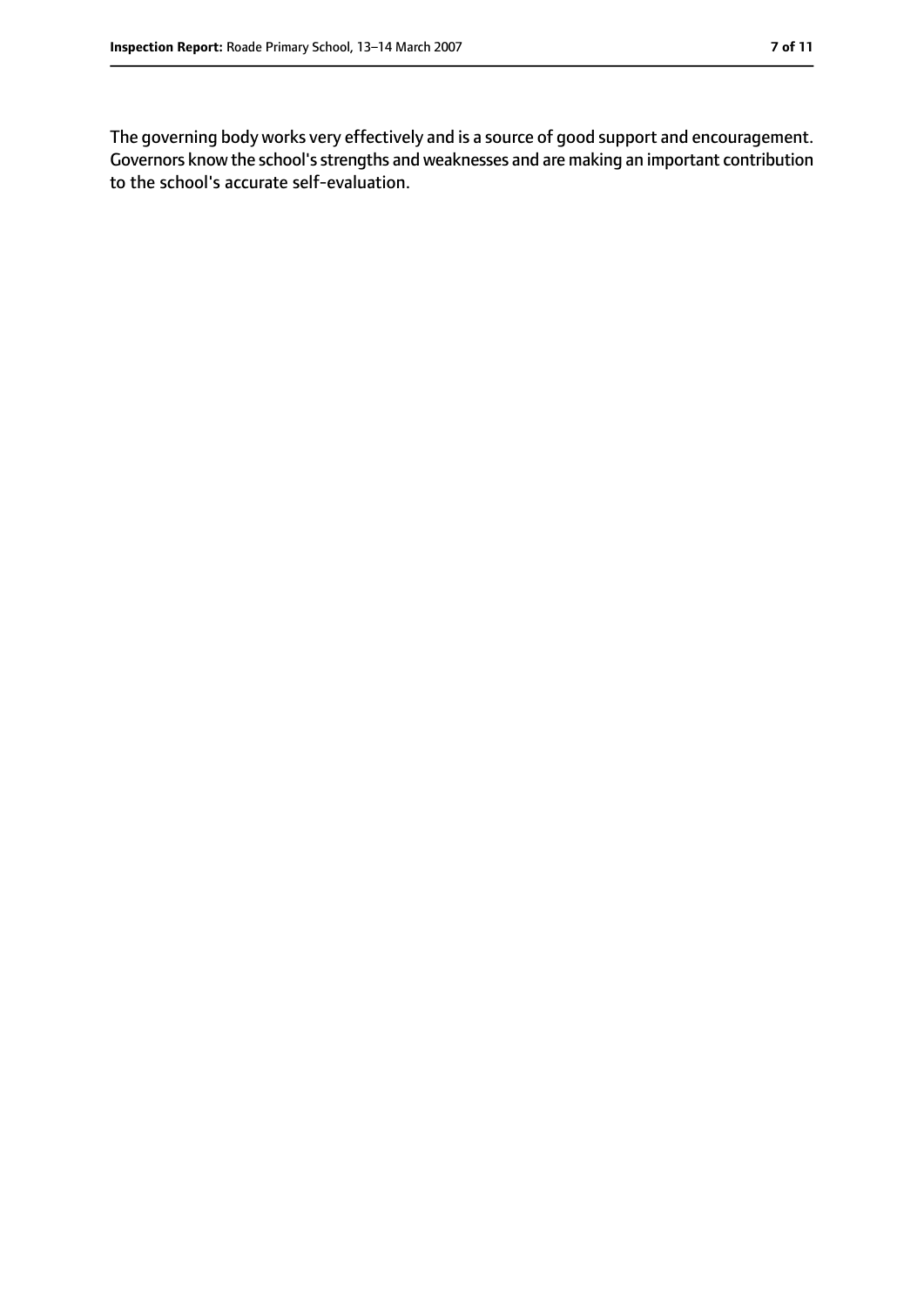**Any complaints about the inspection or the report should be made following the procedures set out in the guidance 'Complaints about school inspection', which is available from Ofsted's website: www.ofsted.gov.uk.**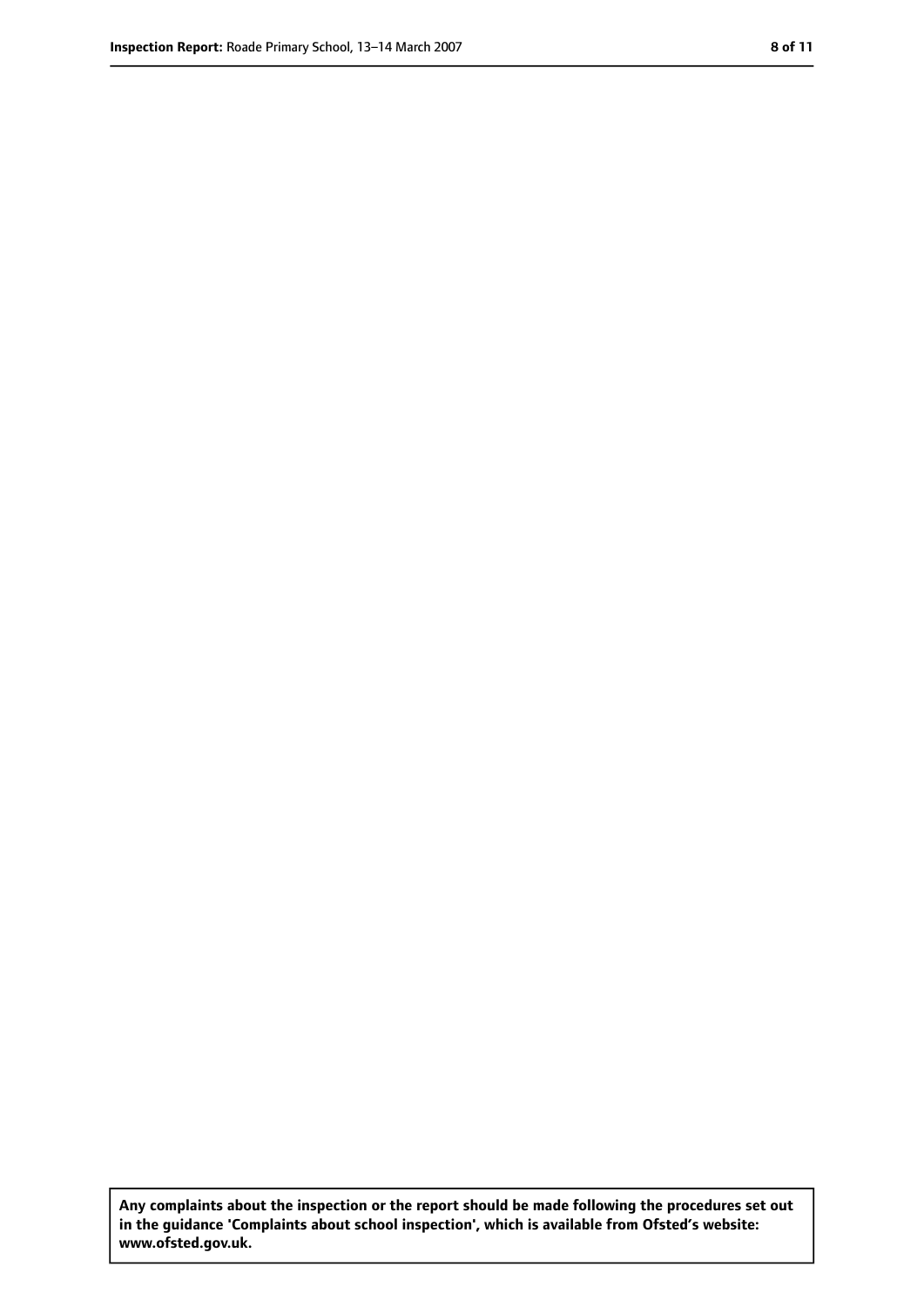#### **Annex A**

# **Inspection judgements**

| Key to judgements: grade 1 is outstanding, grade 2 good, grade 3 satisfactory, and grade 4 $\,$ | <b>School</b>  |
|-------------------------------------------------------------------------------------------------|----------------|
| inadequate                                                                                      | <b>Overall</b> |

## **Overall effectiveness**

| How effective, efficient and inclusive is the provision of education, integrated<br>care and any extended services in meeting the needs of learners? |     |
|------------------------------------------------------------------------------------------------------------------------------------------------------|-----|
| How well does the school work in partnership with others to promote learners'<br>well-being?                                                         |     |
| The quality and standards in the Foundation Stage                                                                                                    |     |
| The effectiveness of the school's self-evaluation                                                                                                    |     |
| The capacity to make any necessary improvements                                                                                                      |     |
| Effective steps have been taken to promote improvement since the last<br>inspection                                                                  | Yes |

## **Achievement and standards**

| How well do learners achieve?                                                                               |  |
|-------------------------------------------------------------------------------------------------------------|--|
| The standards <sup>1</sup> reached by learners                                                              |  |
| How well learners make progress, taking account of any significant variations between<br>groups of learners |  |
| How well learners with learning difficulties and disabilities make progress                                 |  |

## **Personal development and well-being**

| How good is the overall personal development and well-being of the<br>learners?                                  |  |
|------------------------------------------------------------------------------------------------------------------|--|
| The extent of learners' spiritual, moral, social and cultural development                                        |  |
| The behaviour of learners                                                                                        |  |
| The attendance of learners                                                                                       |  |
| How well learners enjoy their education                                                                          |  |
| The extent to which learners adopt safe practices                                                                |  |
| The extent to which learners adopt healthy lifestyles                                                            |  |
| The extent to which learners make a positive contribution to the community                                       |  |
| How well learners develop workplace and other skills that will contribute to<br>their future economic well-being |  |

## **The quality of provision**

| How effective are teaching and learning in meeting the full range of the<br>learners' needs?          |  |
|-------------------------------------------------------------------------------------------------------|--|
| How well do the curriculum and other activities meet the range of needs<br>and interests of learners? |  |
| How well are learners cared for, guided and supported?                                                |  |

 $^1$  Grade 1 - Exceptionally and consistently high; Grade 2 - Generally above average with none significantly below average; Grade 3 - Broadly average to below average; Grade 4 - Exceptionally low.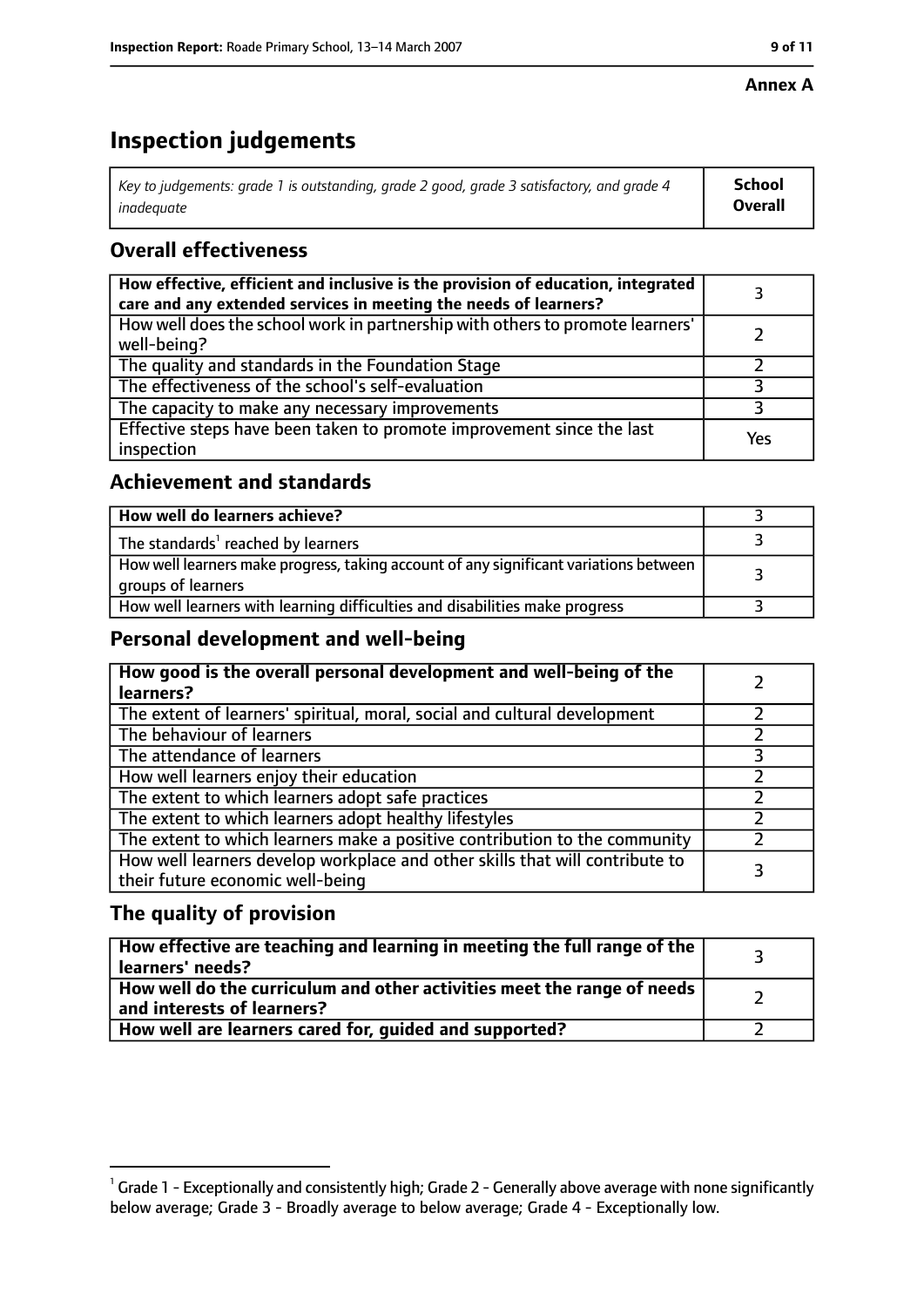# **Leadership and management**

| How effective are leadership and management in raising achievement<br>and supporting all learners?                                              | 3   |
|-------------------------------------------------------------------------------------------------------------------------------------------------|-----|
| How effectively leaders and managers at all levels set clear direction leading<br>to improvement and promote high quality of care and education |     |
| How effectively performance is monitored, evaluated and improved to meet<br>challenging targets                                                 | 3   |
| How well equality of opportunity is promoted and discrimination tackled so<br>that all learners achieve as well as they can                     | 3   |
| How effectively and efficiently resources, including staff, are deployed to<br>achieve value for money                                          | З   |
| The extent to which governors and other supervisory boards discharge their<br>responsibilities                                                  |     |
| Do procedures for safequarding learners meet current government<br>requirements?                                                                | Yes |
| Does this school require special measures?                                                                                                      | No  |
| Does this school require a notice to improve?                                                                                                   | No  |